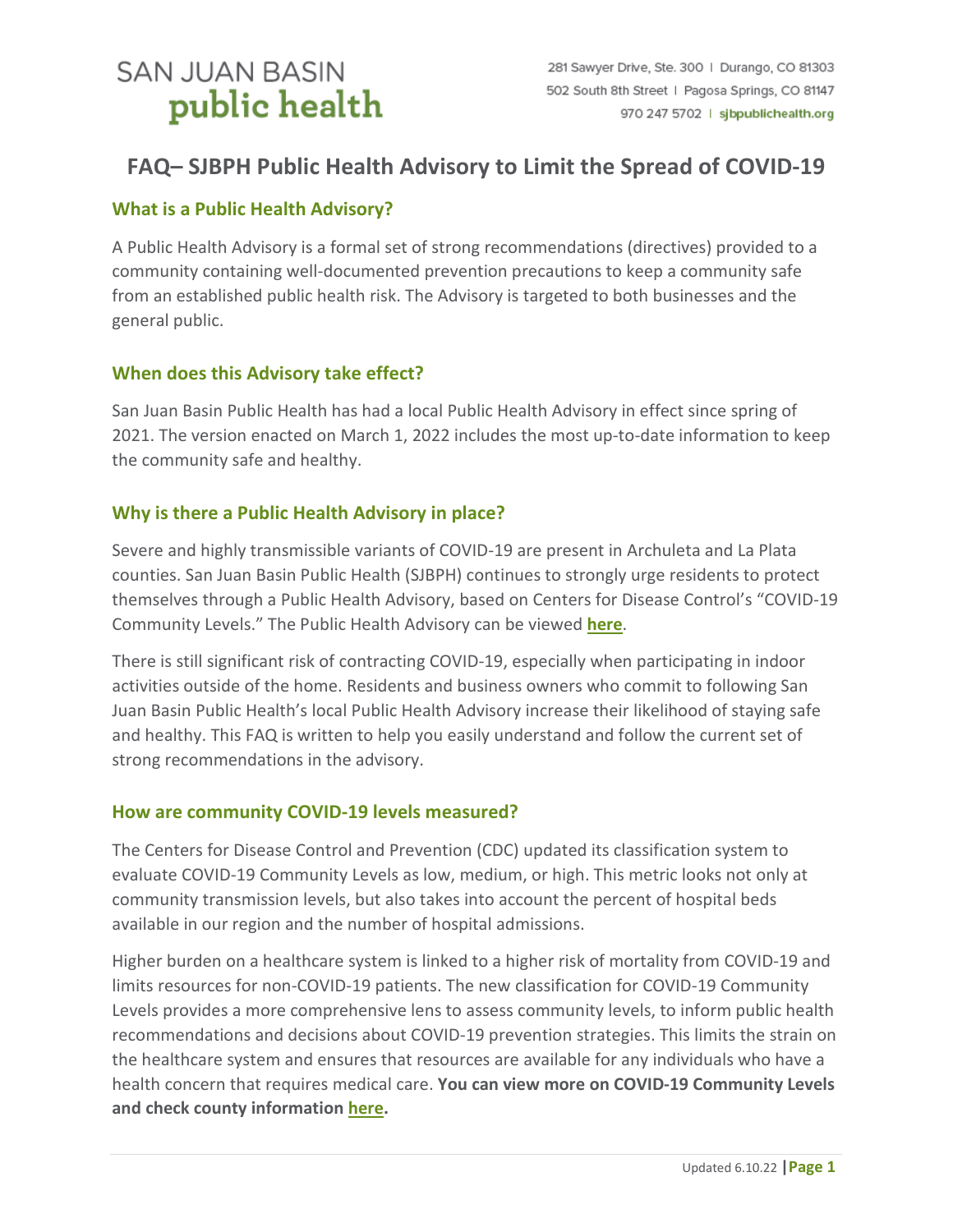## **How can I use information about the COVID-19 Community Levels? What preventative steps should I take to limit the risk of COVID-19 transmission?**

Recommendations for COVID-19 prevention are based on the current COVID-19 Community Levels, as classified by the CDC. SJBPH will continue to monitor the classification of community levels in our region and will advise the public if additional preventative measures are recommended.

#### **You can view more on COVID-19 Community Levels and check county informatio[n here.](https://www.cdc.gov/coronavirus/2019-ncov/your-health/covid-by-county.html)**

## SJBPH and CDC recommendations for COVID-19 Community Levels include:

- **Low:**
	- o At all COVID-19 Community Levels, community members should:
		- **E** Stay up to date with **[COVID-19 vaccines and boosters](https://sjbpublichealth.org/covid-19-vaccine/)**
		- **Increase ventilation throughout indoor spaces**
		- Follow guidelines for **[isolation and quarantine](https://sjbpublichealth.org/isolation-quarantine/)**, including **[getting tested](https://sjbpublichealth.org/testing/)** if exposed to COVID-19 or experiencing symptoms of COVID-19
	- o People who have high risk for COVID-19, including those who are immunocompromised, or who live with a person who is vulnerable may consider wearing a mask in public indoor spaces. People who have high risk for COVID-19 should speak with their primary care provider to discuss what additional preventative steps are needed.
- **Medium:**
	- o In addition to the preventative measures kept in place at low levels, people who have high risk for COVID-19, including those who are immunocompromised, or who live with a person who is vulnerable should wear a mask in public indoor spaces.
- **High:**
	- $\circ$  Community members should wear a well-fitting mask in public, regardless of vaccination status.
	- o Those at higher risk should consider wearing an N-95 or KN-95 mask and should limit non-essential indoor activities.

## **Find out more details about current levels: [Archuleta](https://covid.cdc.gov/covid-data-tracker/#county-view?list_select_state=Colorado&data-type=CommunityLevels&null=CommunityLevels&list_select_county=8007) County and [La Plata](https://covid.cdc.gov/covid-data-tracker/#county-view?list_select_state=Colorado&data-type=CommunityLevels&null=CommunityLevels&list_select_county=8067) County.**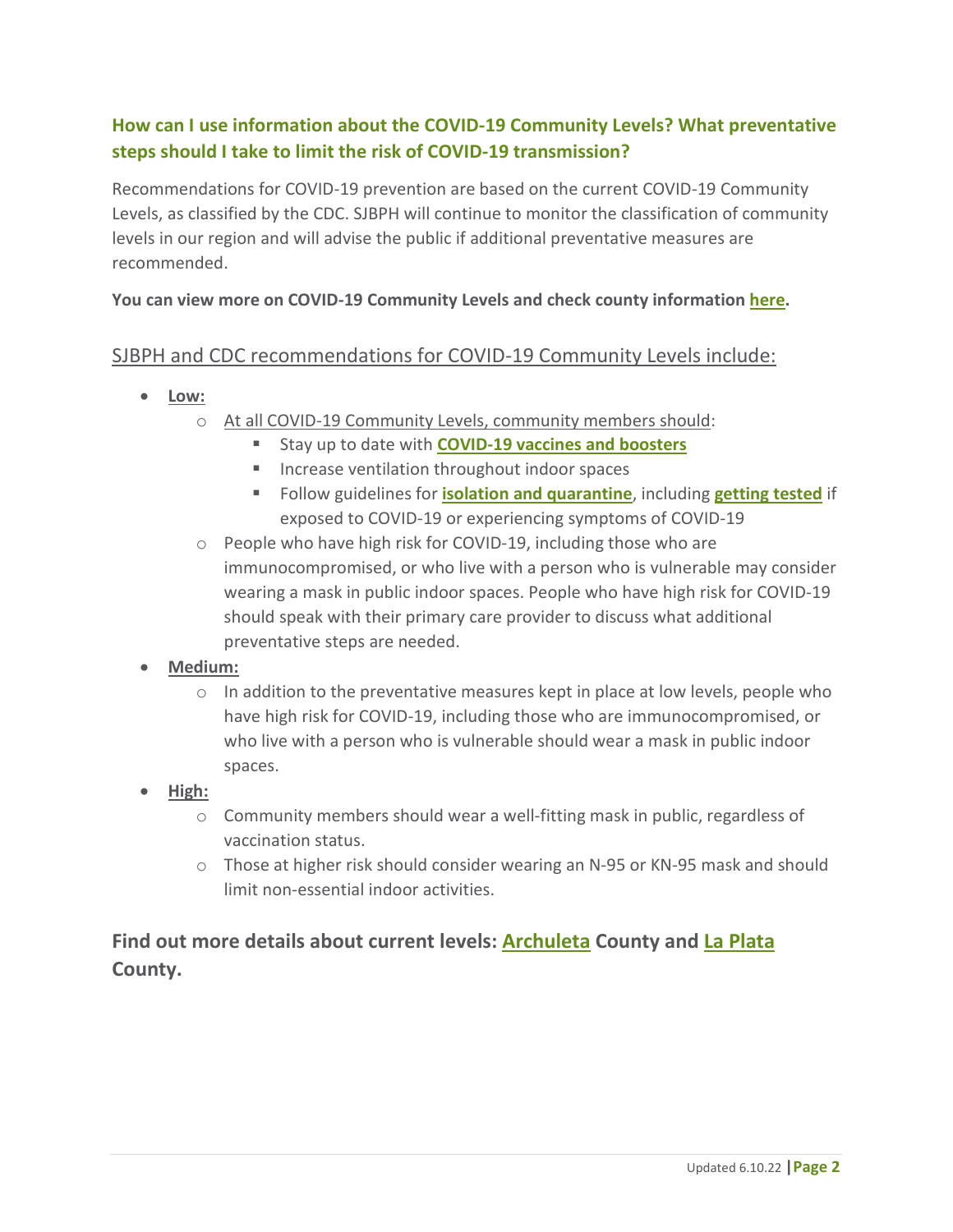## **Vaccination and Treatments**

## **Am I eligible for a booster shot?**

There is strong evidence showing that booster shots provide significantly increased protection against the Omicron variant and the BA2 strain, which is dominant in Colorado.

Booster vaccines are authorized and recommended for:

- People aged 5 to 17: should obtain a Pfizer booster at least five months after finishing their original two-shot series. Youth ages 5 to 17 are only eligible for the Pfizer vaccine.
- People over the age of 18: should get a booster five months after the second dose of Moderna or Pfizer, and at least two months after the first shot for Johnson & Johnson.
- People 50 and should receive a second booster at least four months after their first booster dose.
- People over the age of 12 who are moderately or severely immunocompromised should receive a total of 5 doses of mRNA COVID-19 vaccine to stay up to date (or 4 doses for those who were initially vaccinated with the J&J vaccine series). Youth ages 5 to 17 are only eligible for the Pfizer vaccine.
- To calculate the recommended number of doses for you, you can use the **[dose](https://covid19.colorado.gov/vaccine-calculator)  [calculator](https://covid19.colorado.gov/vaccine-calculator)** from CDPHE.

Read more about booster eligibility and schedule your next dose **[here](https://sjbpublichealth.org/covid-19-vaccine/)**.

#### **Will I be required to get vaccinated for work?**

Federal regulations require healthcare workers at a facility that receives Medicare or Medicaid funding to be fully vaccinated against COVID-19. Vaccine requirements for federal contractors and their employees remain uncertain, as this mandate is still under legal review.

Employers have the right to require vaccination for employees, whether or not there is a federal requirement. Certain exemptions may apply. More information is available at **[this link](https://www.cdc.gov/coronavirus/2019-ncov/vaccines/recommendations/essentialworker/workplace-vaccination-program.html)**.

#### **Can I receive monoclonal antibody treatments?**

Monoclonal antibodies are produced to recognize the COVID-19 spike protein and interfere with its ability to infect a cell. Monoclonal antibody treatments are now available in southwest Colorado. These treatments can help prevent severe illness for some people aged 12 years and older who get infected with COVID-19, have mild or moderate symptoms, and are at high risk of developing severe COVID-19 due to age or medical condition. People who meet these criteria should consult their physician for a possible referral for monoclonal antibody therapy.

Learn more about monoclonal antibodies and treatment eligibility at **[this link](https://covid19.colorado.gov/for-coloradans/covid-19-treatments)**.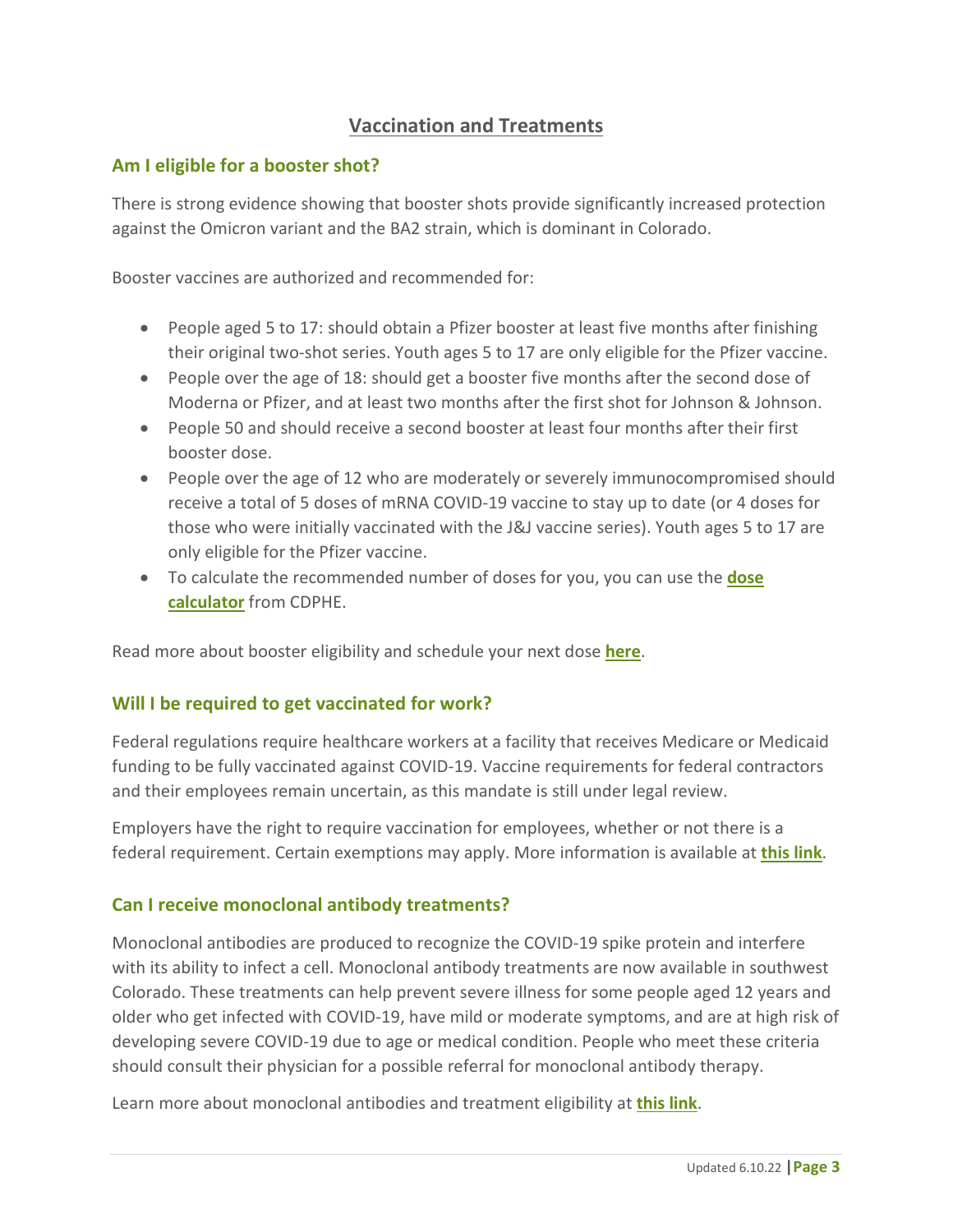## **Face Coverings and Mitigating Transmission**

#### **I am vaccinated, do I need to wear a mask?**

While vaccination provides protection against COVID-19, it cannot control the spread of COVID-19 alone. A layered approach is most effective to control infection and prevent hospitalizations and death. This means wearing a mask in all public indoor spaces and businesses, getting tested if exposed, washing hands thoroughly and often, and getting fully vaccinated. Evidence continues to show that wearing a well-fitting, high-quality face covering, like a surgical mask or respirator, is associated with lower likelihood of spreading or acquiring a COVID-19 infection.

SJBPH urges vulnerable individuals and people who live with vulnerable individuals in Archuleta and La Plata counties to wear a well-fitting, high-quality face covering while in a public indoor space with the COVID-19 Community Level is "Medium" or "High", unless the individual cannot medically tolerate a face covering or is two years or younger.

SJBPH emphasizes that people should continue to follow masking requirements outlined in isolation and quarantine guidelines, found **[here](https://sjbpublichealth.org/isolation-quarantine/)**.

All individuals in La Plata and Archuleta counties are reminded that at all "community levels," people can wear a mask based on personal preference. High quality masks are available free of charge at SJBPH's offices in Durango and Pagosa Springs.

Federal mask requirements for public transit, air travel, and other modes of transportation, including taxis and private ride-share services like Lyft and Uber, are in effect. To learn more, visit this **[link](https://www.cdc.gov/coronavirus/2019-ncov/travelers/face-masks-public-transportation.html)**.

## **What else can I do to limit spread other than masking in public indoor spaces?**

SJBPH is urging all community members to continue following critical public health precautions to prevent the spread of COVID-19. Learn more about COVID-19 prevention **[here](https://sjbpublichealth.org/covid-prevention/)**.

- Practice proper hand hygiene (wash hands for a minimum of 20 seconds.)
- Get vaccinated!
- Get tested if you have any concern about a COVID-19 exposure. If you are unvaccinated, consider regular testing or surveillance testing.
- Quarantine and monitor symptoms if exposure is suspected.
- If gathering with friends and family, meet outdoors when possible.
- If community levels are "High", practice social distancing when in a public space (stay 6 feet from others).

When community levels are "High", SJBPH advises residents and visitors to only patronize indoor establishments and special events that adhere to the face covering and physical distancing recommendations in the Public Health Advisory; these places pose less of a risk than places that do not require face coverings or limit capacity to support physical distancing.